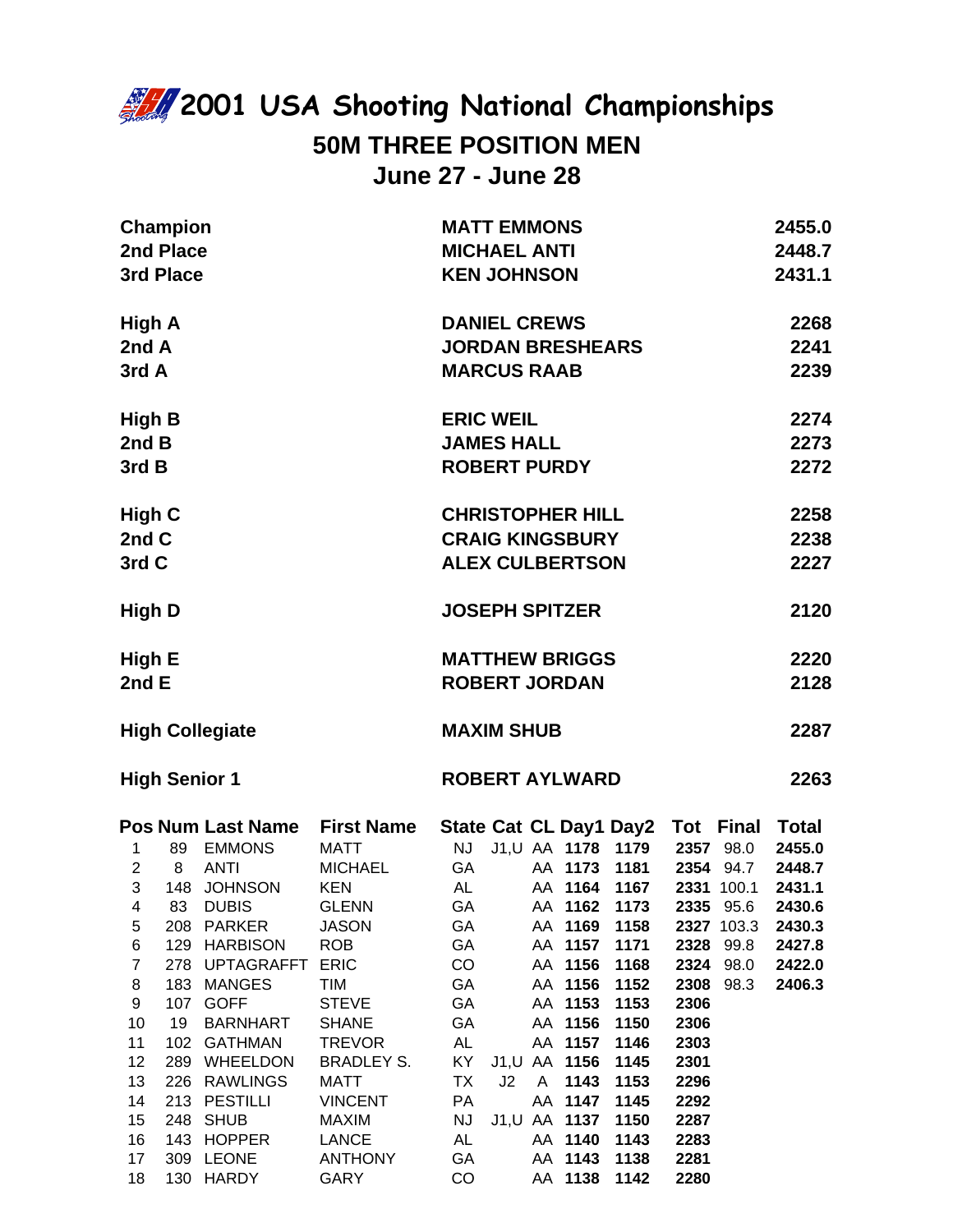| 19 | 202 | <b>NASI</b> |
|----|-----|-------------|
|----|-----|-------------|

|    |     |                        | Pos Num Last Name First Name |           |                |              |      |      | State Cat CL Day1 Day2 Tot Final Total |  |
|----|-----|------------------------|------------------------------|-----------|----------------|--------------|------|------|----------------------------------------|--|
| 20 |     | 286 WEIL               | <b>ERIC</b>                  | <b>OR</b> | J <sub>1</sub> | B            | 1133 | 1141 | 2274                                   |  |
| 21 |     | 123 HALL               | JAMES W.                     | FL.       | J <sub>1</sub> | B            | 1133 | 1140 | 2273                                   |  |
| 22 |     | 222 PURDY              | <b>ROBERT</b>                | <b>TX</b> | J <sub>1</sub> | B            | 1142 | 1130 | 2272                                   |  |
| 23 |     | 314 CREWS              | <b>DANIEL</b>                | GA        | J <sub>1</sub> | A            | 1128 | 1140 | 2268                                   |  |
| 24 |     | 125 HALL               | <b>JOSEPH</b>                | FL.       | J2             | B            | 1138 | 1128 | 2266                                   |  |
| 25 | 13  | AYLWARD                | <b>ROBERT</b>                | GA        | S <sub>1</sub> | AA           | 1129 | 1134 | 2263                                   |  |
| 26 |     | 263 TANOUE             | <b>RYAN</b>                  | HI        | J1             | AA           | 1130 | 1129 | 2259                                   |  |
| 27 | 139 | HILL                   | <b>CHRISTOPHER</b>           | GA        | J1             | C            | 1135 | 1123 | 2258                                   |  |
| 28 | 20  | <b>BAUCOM</b>          | <b>ANDREAS</b>               | FL.       | J <sub>1</sub> | B            | 1118 | 1131 | 2249                                   |  |
| 29 | 39  | <b>BRESHEARS</b>       | <b>JORDAN</b>                | WA        | J <sub>1</sub> | A            | 1115 | 1126 | 2241                                   |  |
| 30 | 260 | <b>SULSER</b>          | <b>GLENN</b>                 | WI        |                | B            | 1124 | 1117 | 2241                                   |  |
| 31 | 224 | <b>RAAB</b>            | MARCUS F.                    | VA        |                | A            | 1122 | 1117 | 2239                                   |  |
| 32 | 161 | <b>KINGSBURY</b>       | <b>CRAIG</b>                 | WA        | J2             | C            | 1110 | 1128 | 2238                                   |  |
| 33 | 205 | <b>OTERO</b>           | <b>DOMINGO</b>               | <b>NJ</b> | S <sub>1</sub> | A            | 1119 | 1115 | 2234                                   |  |
| 34 |     | 165 KRUKOSKI           | ROBERT S.                    | MN        | J1, U          | B            | 1123 | 1110 | 2233                                   |  |
| 35 | 65  | <b>CULBERTSON ALEX</b> |                              | <b>OR</b> | J2             | $\mathsf{C}$ | 1100 | 1127 | 2227                                   |  |
| 36 |     | 157 KEMPLEY            | <b>TARL</b>                  | <b>NV</b> | J2             | B            | 1103 | 1117 | 2220                                   |  |
| 37 | 84  | <b>DUNNING</b>         | <b>JOHN</b>                  | FL.       | J <sub>1</sub> | A            | 1107 | 1113 | 2220                                   |  |
| 38 | 140 | <b>HOLCROFT</b>        | <b>DON</b>                   | MI        | S <sub>1</sub> | В            | 1109 | 1111 | 2220                                   |  |
| 39 | 41  | <b>BRIGGS</b>          | <b>MATTHEW</b>               | <b>OR</b> | J2             | E            | 1121 | 1099 | 2220                                   |  |
| 40 | 299 | <b>WYATT</b>           | <b>JOSHUA</b>                | CA        | U              | AA           | 1123 | 1097 | 2220                                   |  |
| 41 | 57  | <b>CLARK</b>           | <b>DOUG</b>                  | KY        |                | AA           | 1129 | 1089 | 2218                                   |  |
| 42 | 310 | <b>CACKA</b>           | <b>STEVEN</b>                | CAN       | J2, V          | X            | 1106 | 1111 | 2217                                   |  |
| 43 | 54  | <b>CHEW</b>            | <b>STEVEN</b>                | <b>NJ</b> |                | A            | 1113 | 1104 | 2217                                   |  |
| 44 | 241 | SCHOENHERR STUART H.   |                              | <b>TX</b> | J1             | C            | 1106 | 1097 | 2203                                   |  |
| 45 | 261 | <b>SURBER</b>          | ERIC B.                      | KY        | J2             | C            | 1095 | 1102 | 2197                                   |  |
| 46 | 247 | <b>SHETLER</b>         | <b>ROBERT (MIKE)</b>         | AK        | J <sub>1</sub> | $\mathsf C$  | 1087 | 1099 | 2186                                   |  |
| 47 | 146 | <b>JACOBS</b>          | <b>DAVID</b>                 | <b>NJ</b> | J2             | $\mathsf C$  | 1089 | 1097 | 2186                                   |  |
| 48 | 95  | <b>FIDDES</b>          | JOHN R.                      | <b>NJ</b> | J2             | $\mathsf C$  | 1088 | 1097 | 2185                                   |  |
| 49 | 280 | VAN NAME               | <b>JARED</b>                 | NY        | J2             | $\mathsf C$  | 1091 | 1086 | 2177                                   |  |
| 50 | 175 | LEMENAGER              | <b>LEE</b>                   | CA        | J2             | B            | 1092 | 1085 | 2177                                   |  |
| 51 |     | 105 GEYER              | <b>RAY</b>                   | KY        | J2             | A            | 1078 | 1090 | 2168                                   |  |
| 52 | 78  | <b>DENNIS</b>          | MICHAEL J.                   | NY        | $\cup$         | A            | 1098 | 1059 | 2157                                   |  |
| 53 |     | 114 GOULD              | MARK D.                      | CA        |                | AA           | 1075 | 1073 | 2148                                   |  |
| 54 | 196 | <b>MICHAELS</b>        | <b>JOSHUA</b>                |           | NY J1,U        | B            | 1095 | 1053 | 2148                                   |  |
| 55 | 304 | <b>MEGLICH II</b>      | <b>GARY</b>                  | OH        | J1, U          | B            | 1066 | 1076 | 2142                                   |  |
| 56 | 154 | <b>KAVANAUGH</b>       | <b>PAUL</b>                  | <b>NY</b> | J1             | A            | 1085 | 1051 | 2136                                   |  |
| 57 | 152 | <b>JORDAN</b>          | ROBERT S.                    | IN        | J2             | Е            | 1048 | 1080 | 2128                                   |  |
| 58 | 135 | <b>HERSHORIN</b>       | <b>JACOB</b>                 | FL.       | J2             | В            | 1038 | 1086 | 2124                                   |  |
| 59 | 257 | <b>SPITZER</b>         | <b>JOSEPH</b>                | WA        | J <sub>1</sub> | D            | 1043 | 1077 | 2120                                   |  |
| 60 | 71  | <b>DAVIS</b>           | JAMES A.                     | <b>TX</b> |                | C            | 1063 | 1044 | 2107                                   |  |
| 61 | 108 | <b>GOLD</b>            | <b>GARETH</b>                | PA        | J2.V           | X            | 1037 | 1069 | 2106                                   |  |
| 62 | 50  | <b>CARPENTER</b>       | TODD W.                      | IL.       | J1, U          | D            | 1051 | 1039 | 2090                                   |  |
| 63 | 258 | <b>STODGHILL</b>       | <b>SHAWN</b>                 | CA        | J2             | Е            | 985  | 1016 | 2001                                   |  |
| 64 | 186 | <b>MATYSKIEL</b>       | <b>TREVOR</b>                | <b>NJ</b> | J1             | C            | 1008 | 974  | 1982                                   |  |
| 65 | 85  | <b>DURYEA</b>          | WILLIAM J.                   | IL        | J2             | Е            | 988  | 979  | 1967                                   |  |
| 66 | 134 | <b>HELMERS</b>         | DAN W.                       | FL        | J3             | E            | 976  | 971  | 1947                                   |  |
| 67 | 188 | <b>MAYER</b>           | JASON R.                     | GA        | J2             | E            | 911  | 929  | 1840                                   |  |
| 68 |     | 168 LANDRUM            | <b>DAVID</b>                 | GA        | J2             | D            | 1076 |      | 1076                                   |  |
|    |     |                        |                              |           |                |              |      |      |                                        |  |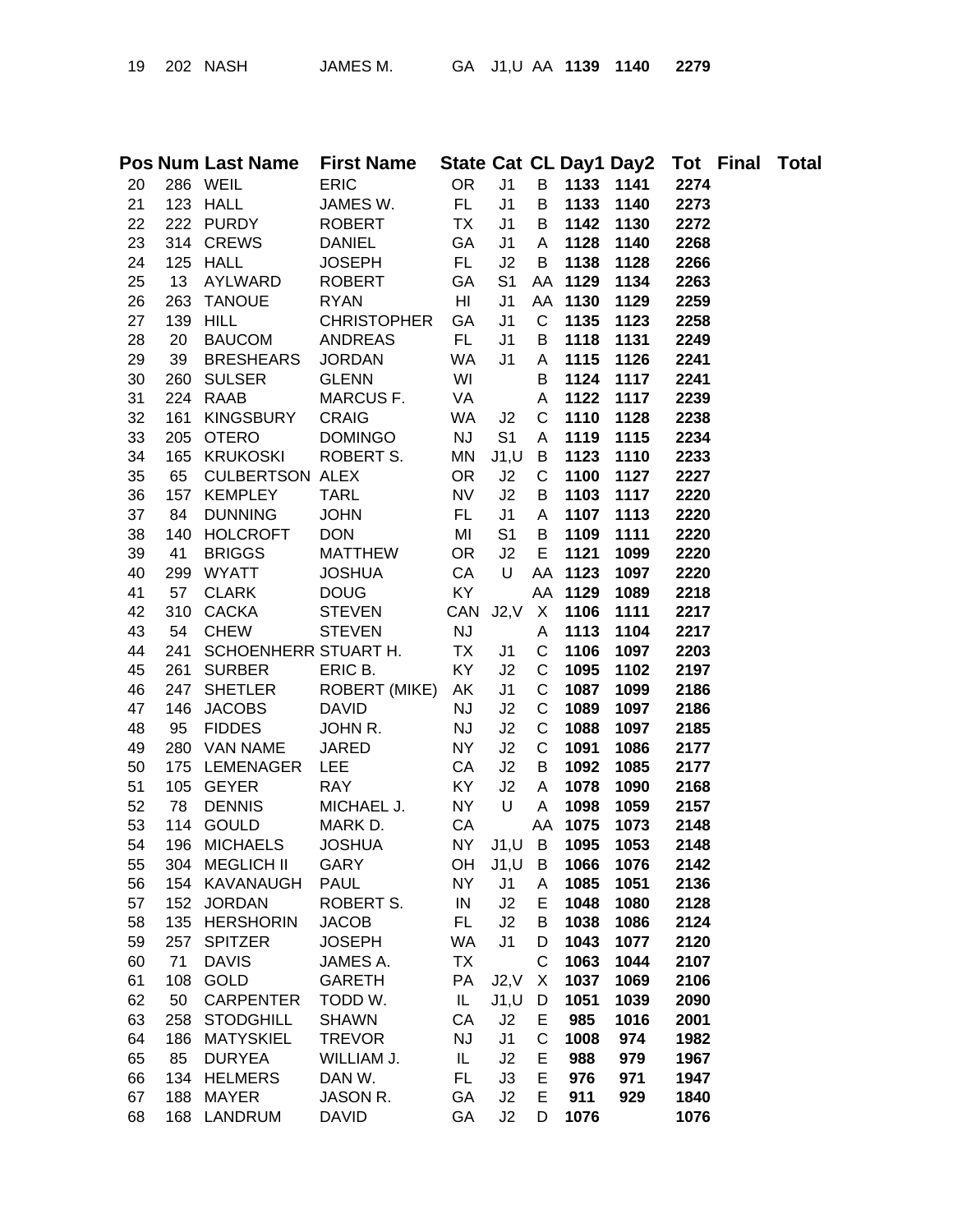## **2001 USA Shooting National Championships 50M THREE POSITION JUNIOR MEN June 27 - June 28**

| <b>Champion</b><br>2nd Place<br>3rd Place |     |                          |                           | <b>MATT EMMONS</b><br><b>BRADLEY WHEELDON</b><br><b>MATT RAWLINGS</b> | 2457.1<br>2399.8<br>2393.2 |             |               |                               |              |              |              |      |
|-------------------------------------------|-----|--------------------------|---------------------------|-----------------------------------------------------------------------|----------------------------|-------------|---------------|-------------------------------|--------------|--------------|--------------|------|
| High J2                                   |     |                          |                           |                                                                       | <b>JOSEPH HALL</b>         |             |               |                               |              |              |              | 2266 |
|                                           |     | <b>Pos Num Last Name</b> | <b>First Name</b>         |                                                                       |                            |             |               | <b>State Cat CL Day1 Day2</b> | Tot          | <b>Final</b> | <b>Total</b> |      |
| 1                                         | 89  | <b>EMMONS</b>            | <b>MATT</b>               | NJ                                                                    |                            |             | J1,U AA 1178  | 1179                          |              | 2357 100.1   | 2457.1       |      |
| $\overline{c}$                            |     | 289 WHEELDON             | <b>BRADLEY S.</b>         | KY ·                                                                  |                            |             | J1,U AA 1156  | 1145                          | 2301         | 98.8         | 2399.8       |      |
| 3                                         |     | 226 RAWLINGS             | <b>MATT</b>               | <b>TX</b>                                                             | J2                         | A           | 1143          | 1153                          | 2296         | 97.2         | 2393.2       |      |
| $\overline{\mathbf{4}}$                   |     | 248 SHUB                 | <b>MAXIM</b>              | <b>NJ</b>                                                             |                            |             | J1,U AA 1137  | 1150                          | 2287         | 98.7         | 2385.7       |      |
| 5                                         |     | 202 NASH                 | JAMES M.                  | GA                                                                    |                            |             | J1, U AA 1139 | 1140                          | 2279         | 95.9         | 2374.9       |      |
| 6                                         |     | 222 PURDY                | <b>ROBERT</b>             | <b>TX</b>                                                             | J1                         | B           | 1142          | 1130                          | 2272         | 99.9         | 2371.9       |      |
| $\overline{7}$<br>8                       |     | 286 WEIL<br>123 HALL     | <b>ERIC</b>               | <b>OR</b>                                                             | J1                         | B           | 1133          | 1141                          | 2274<br>2273 | 92.9         | 2366.9       |      |
| 9                                         |     | 314 CREWS                | JAMES W.<br><b>DANIEL</b> | FL.<br>GA                                                             | J <sub>1</sub><br>J1       | B<br>A      | 1133<br>1128  | 1140<br>1140                  | 2268         | 92.3         | 2365.3       |      |
| 10                                        |     | 125 HALL                 | <b>JOSEPH</b>             | FL.                                                                   | J2                         | B           | 1138          | 1128                          | 2266         |              |              |      |
| 11                                        | 263 | <b>TANOUE</b>            | <b>RYAN</b>               | HI                                                                    | J <sub>1</sub>             | AA          | 1130          | 1129                          | 2259         |              |              |      |
| 12                                        | 139 | <b>HILL</b>              | <b>CHRISTOPHER</b>        | GA                                                                    | J1                         | C           | 1135          | 1123                          | 2258         |              |              |      |
| 13                                        | 20  | <b>BAUCOM</b>            | <b>ANDREAS</b>            | FL.                                                                   | J1                         | B           | 1118          | 1131                          | 2249         |              |              |      |
| 14                                        | 39  | <b>BRESHEARS</b>         | <b>JORDAN</b>             | WA                                                                    | J1                         | A           | 1115          | 1126                          | 2241         |              |              |      |
| 15                                        | 161 | <b>KINGSBURY</b>         | <b>CRAIG</b>              | <b>WA</b>                                                             | J2                         | $\mathsf C$ | 1110          | 1128                          | 2238         |              |              |      |
| 16                                        |     | 165 KRUKOSKI             | ROBERT S.                 | MN                                                                    | J1, U                      | B           | 1123          | 1110                          | 2233         |              |              |      |
| 17                                        | 65  | <b>CULBERTSON ALEX</b>   |                           | <b>OR</b>                                                             | J2                         | $\mathsf C$ | 1100          | 1127                          | 2227         |              |              |      |
| 18                                        | 157 | <b>KEMPLEY</b>           | <b>TARL</b>               | <b>NV</b>                                                             | J2                         | B           | 1103          | 1117                          | 2220         |              |              |      |
| 19                                        | 84  | <b>DUNNING</b>           | <b>JOHN</b>               | FL.                                                                   | J <sub>1</sub>             | A           | 1107          | 1113                          | 2220         |              |              |      |
| 20                                        | 41  | <b>BRIGGS</b>            | <b>MATTHEW</b>            | <b>OR</b>                                                             | J2                         | E           | 1121          | 1099                          | 2220         |              |              |      |
| 21                                        | 310 | <b>CACKA</b>             | <b>STEVEN</b>             | CAN                                                                   | J2, V                      | X           | 1106          | 1111                          | 2217         |              |              |      |
| 22                                        | 241 | SCHOENHERR STUART H.     |                           | <b>TX</b>                                                             | J1                         | C           | 1106          | 1097                          | 2203         |              |              |      |
| 23                                        | 261 | <b>SURBER</b>            | ERIC B.                   | KY                                                                    | J2                         | $\mathsf C$ | 1095          | 1102                          | 2197         |              |              |      |
| 24                                        | 247 | <b>SHETLER</b>           | ROBERT (MIKE)             | AK                                                                    | J1                         | $\mathsf C$ | 1087          | 1099                          | 2186         |              |              |      |
| 25                                        | 146 | <b>JACOBS</b>            | <b>DAVID</b>              | <b>NJ</b>                                                             | J2                         | $\mathsf C$ | 1089          | 1097                          | 2186         |              |              |      |
| 26                                        | 95  | <b>FIDDES</b>            | JOHN R.                   | NJ                                                                    | J2                         | C           | 1088          | 1097                          | 2185         |              |              |      |
| 27                                        |     | 280 VAN NAME             | <b>JARED</b>              | <b>NY</b>                                                             | J2                         | $\mathsf C$ | 1091          | 1086                          | 2177         |              |              |      |
| 28                                        |     | 175 LEMENAGER LEE        |                           | CA J2                                                                 |                            | B           | 1092          | 1085                          | 2177         |              |              |      |
| 29                                        |     | 105 GEYER                | <b>RAY</b>                | KY                                                                    | J2                         | A           | 1078          | 1090                          | 2168         |              |              |      |
| 30                                        | 196 | <b>MICHAELS</b>          | <b>JOSHUA</b>             | <b>NY</b>                                                             | J1, U                      | B           | 1095          | 1053                          | 2148         |              |              |      |
| 31                                        |     | 304 MEGLICH II           | GARY                      | OH                                                                    | J1, U                      | B           | 1066          | 1076                          | 2142         |              |              |      |
| 32                                        |     | 154 KAVANAUGH            | <b>PAUL</b>               | <b>NY</b>                                                             | J1                         | Α           | 1085          | 1051                          | 2136         |              |              |      |
| 33                                        | 152 | <b>JORDAN</b>            | ROBERT S.                 | IN                                                                    | J2                         | Е           | 1048          | 1080                          | 2128         |              |              |      |
| 34                                        | 135 | <b>HERSHORIN</b>         | <b>JACOB</b>              | FL                                                                    | J2                         | B           | 1038          | 1086                          | 2124         |              |              |      |
| 35                                        | 257 | <b>SPITZER</b>           | <b>JOSEPH</b>             | <b>WA</b>                                                             | J <sub>1</sub>             | D           | 1043          | 1077                          | 2120         |              |              |      |
| 36                                        | 108 | GOLD                     | <b>GARETH</b>             | PA                                                                    | J2, V                      | X           | 1037          | 1069                          | 2106         |              |              |      |
| 37                                        | 50  | <b>CARPENTER</b>         | TODD W.                   | IL                                                                    | J1, U                      | D           | 1051          | 1039                          | 2090         |              |              |      |
| 38                                        | 258 | <b>STODGHILL</b>         | <b>SHAWN</b>              | CA                                                                    | J2                         | Е           | 985           | 1016                          | 2001         |              |              |      |
| 39                                        | 186 | <b>MATYSKIEL</b>         | <b>TREVOR</b>             | <b>NJ</b>                                                             | J1                         | C           | 1008          | 974                           | 1982         |              |              |      |
| 40                                        | 85  | <b>DURYEA</b>            | WILLIAM J.                | IL                                                                    | J2                         | E           | 988           | 979                           | 1967         |              |              |      |